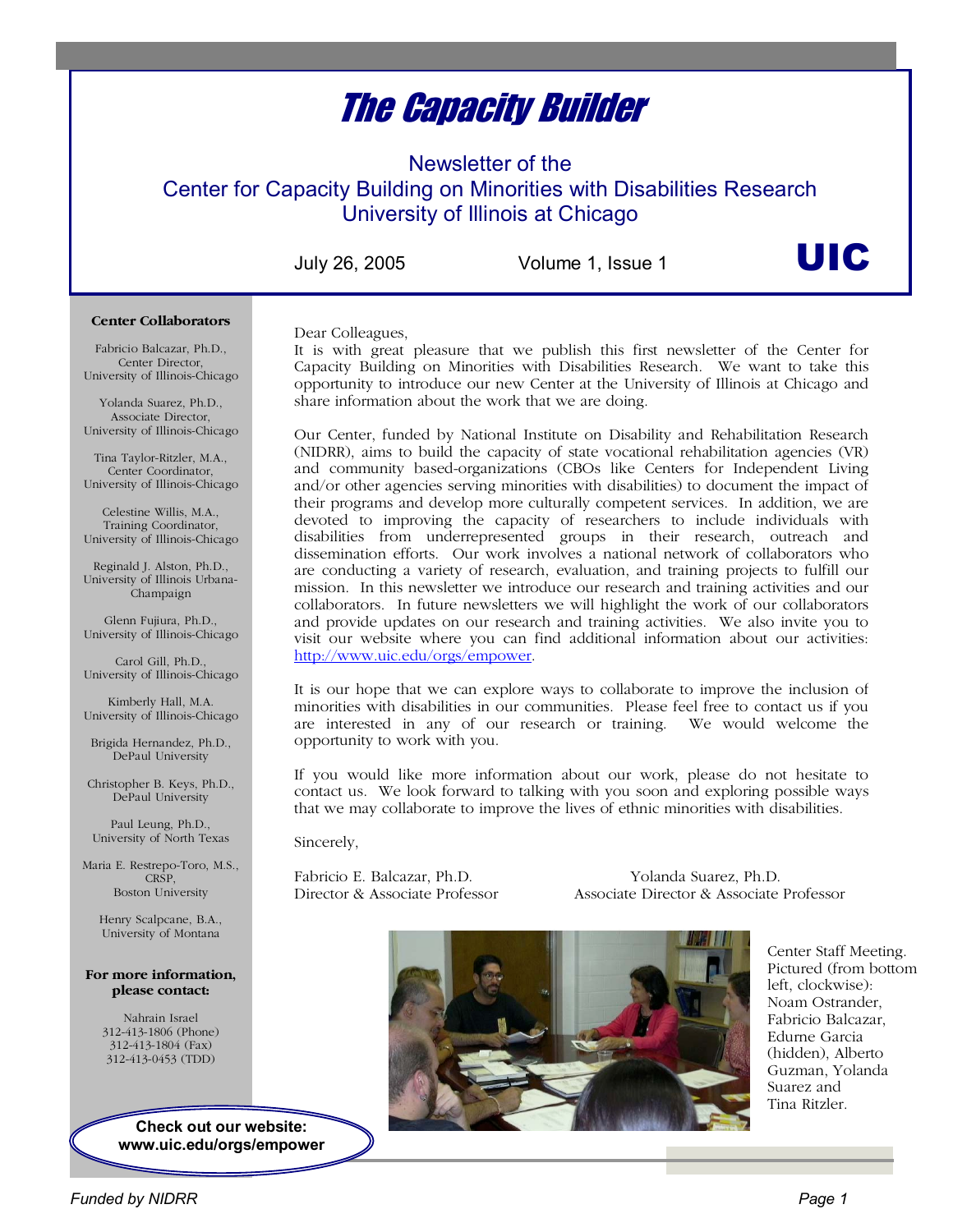## Project A: Building the capacity of community-based organizations for participatory research and program evaluation.

**Principal Investigator: Yolanda Suarez, Ph.D.** 



This project aims to increase the capacity of community-based organizations, vocational rehabilitation centers and independent living centers to evaluate their programs and services and provide culturally sensitive services through training and ongoing technical assistance and support. Community-based organizations from five regions of the country are involved in the project and work with our regional coordinators. Agencies that are interested in receiving evaluation training should contact Dr. Suarez at ysuarez@uic.edu.

| Region                                    | <b>Base</b>                                                                                                  | <b>Location of Target Agencies</b>                                                                                               |
|-------------------------------------------|--------------------------------------------------------------------------------------------------------------|----------------------------------------------------------------------------------------------------------------------------------|
| South<br>East<br>West<br>North<br>Midwest | Paul Leung, TX<br>Maria Restrepo-Toro, MA<br>Kimberly Hall, CA<br>Hank Scalpcane, MT<br>Christopher Keys, IL | Dallas, Miami<br>Boston, Washington DC, New York<br>Los Angeles, Salinas, San Francisco<br>Missoula, Billings<br>Chicago, Joliet |
|                                           |                                                                                                              |                                                                                                                                  |



#### **Some Project A Faces**

Left: Edurne Garcia, Graduate Research Assistant and Ph.D. Student in Disability Studies at UIC. Right: Dr. Christopher Keys, Midwest Regional Coordinator and Professor and Chair, Psychology Department, DePaul University.



# Research Activities

# Project B: Racial identity and cultural mistrust as psychocultural correlates of rehabilitation success for African

#### Americans.

**Principal Investigator: Reginald J. Alston, Ph.D.** 



Empirical evidence of how cultural The research objectives of this project are to: and/or sociopolitical forces may impact the worldview of an ethnic minority with a disability is integral to improving our understanding of the complex interplay among client characteristics, agency 2. variables, societal factors, and rehabilitation success. In regard to African American clients, racial identity and cultural mistrust are two psychocultural factors that may have a profound influence on their successful rehabilitation and may help to explain the low representation and poor outcome of African Americans in the rehabilit

- 1. delineate the field implications of racial identity development for rehabilitation counseling practice with African Americans,
- identify counseling challenges associated with providing rehabilitation counseling services to African American clients who exhibit manifestations of cultural exhibit manifestations of cultural mistrust, and
- identify ways in which rehabilitation counselors' perceptions of the client may factor into their professional decisionmaking when serving African Americans with non-internalized racial identity or

Dr. Alston is currently recruiting state VR agencies to participate in this project. To participate, contact Dr. Alston at alston@uiuc.edu.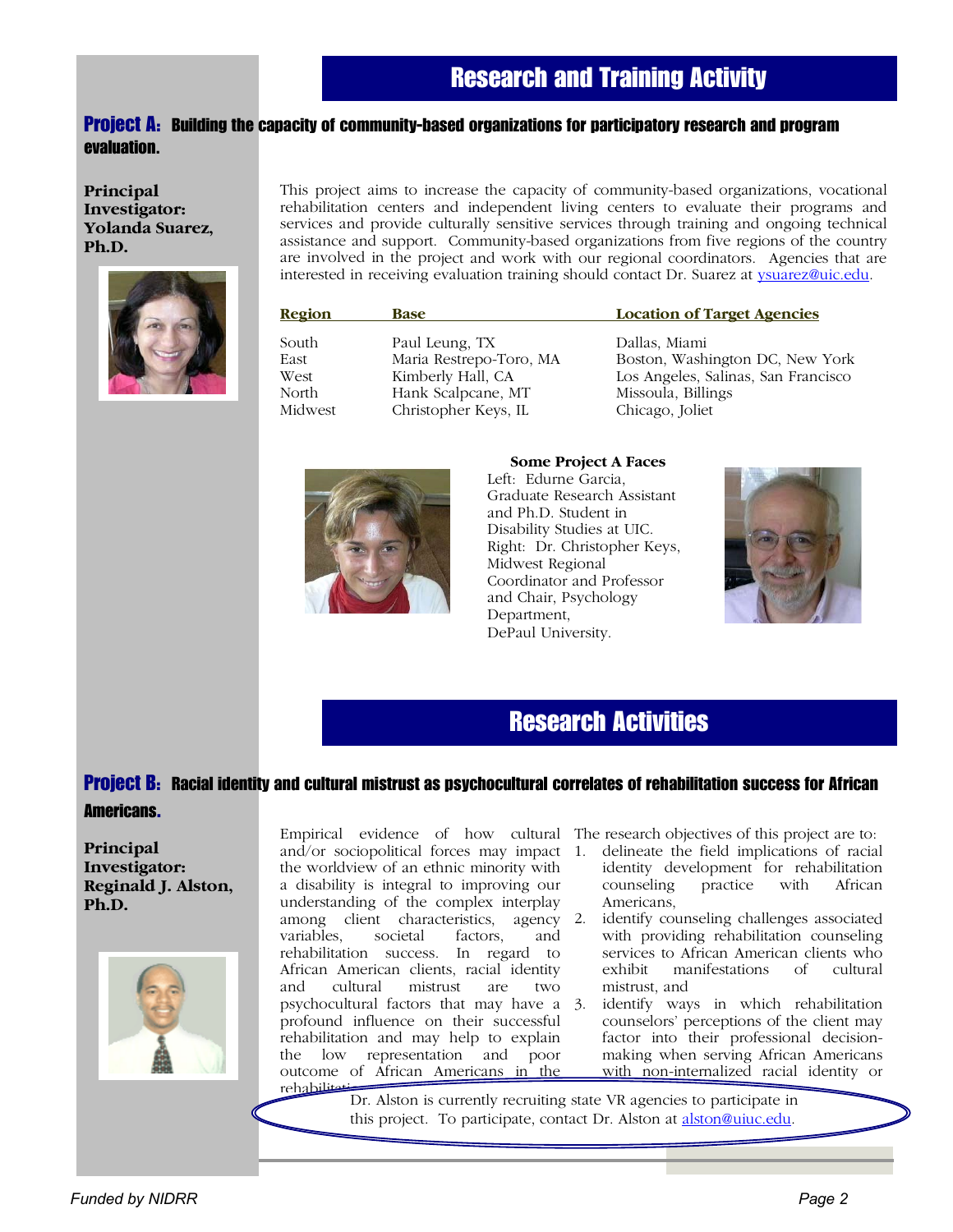### Project D: Disability determination and provision of vocational rehabilitation services: How good are the tools that are used?

**Principal Investigator: Brigida Hernandez, Ph.D.** 



The Rehabilitation Services Administration (RSA) is a federal agency that is authorized to carry out key provisions of the Rehabilitation Act of 1973. By providing funds to state vocational rehabilitation (VR) agencies, RSA establishes programs that assist individuals with disabilities in obtaining employment and independent living goals.

The purposes of this research project are to:

- 1. review existing literature concerning the assessment of ethnic minority individuals when making disability determination and providing vocational rehabilitation services;
- 2. investigate the most commonly used standardized tests, surveys, and procedures for making disability determination and providing VR services in the states of Illinois, California, Florida, and New York,
- 3. conduct a capacity-building workshop in the four aforementioned states to improve the process of disability determination and provision of VR services for ethnic minority clients,
- 4. develop and disseminate a practitioners' guide to culturally-competent diagnosing and service delivery, and
- 5. disseminate project findings via conferences (including a national conference sponsored by the center), research publications in rehabilitation/disability/psychology journals, and the center's website.

#### Project E: Standards for Culturally Competent Disability and Rehabilitation Research.

### **Principal Investigator: Glenn Fujiura, Ph.D.**



The goal of this project to develop and publish three authoritative works on disability research in the area of minorities and disability. The intent is to make available to the research community a comprehensive synthesis and analysis of the current status and gaps in the methodologies used in extant research. The work should serve as a methodological guide for future efforts. The synthesis and analysis will provide: (1) a critical evaluation of existing research tactics, including review of sampling strategies, measurement validity, and design, and analysis; and (2) identification of critical gaps in the epistemological process and recommendations for filling those gaps (for example, the need for more outcomes-based evaluations, or recommended use of multi-level statistical methods to account for neighborhood poverty).

# Training Activity

# Cultural Competence Training Workshops

**Celestine Willis, M.A. and Fabricio Balcazar, Ph.D.** 



The purposes of the training are to:

- 1. increase awareness of participants' (and others') cultural identify and Ethno-history, attitudes and values about cultural diversity,
- 2. increase participants' knowledge of factors that differences between African Americans, Latinos and Asian Americans with disabilities,
- 3. help participants identify ways to create a more welcoming environment to consumers from various cultures, and<br>4. help participants
- participants plan specific actions to improve services to consumers from different cultures.